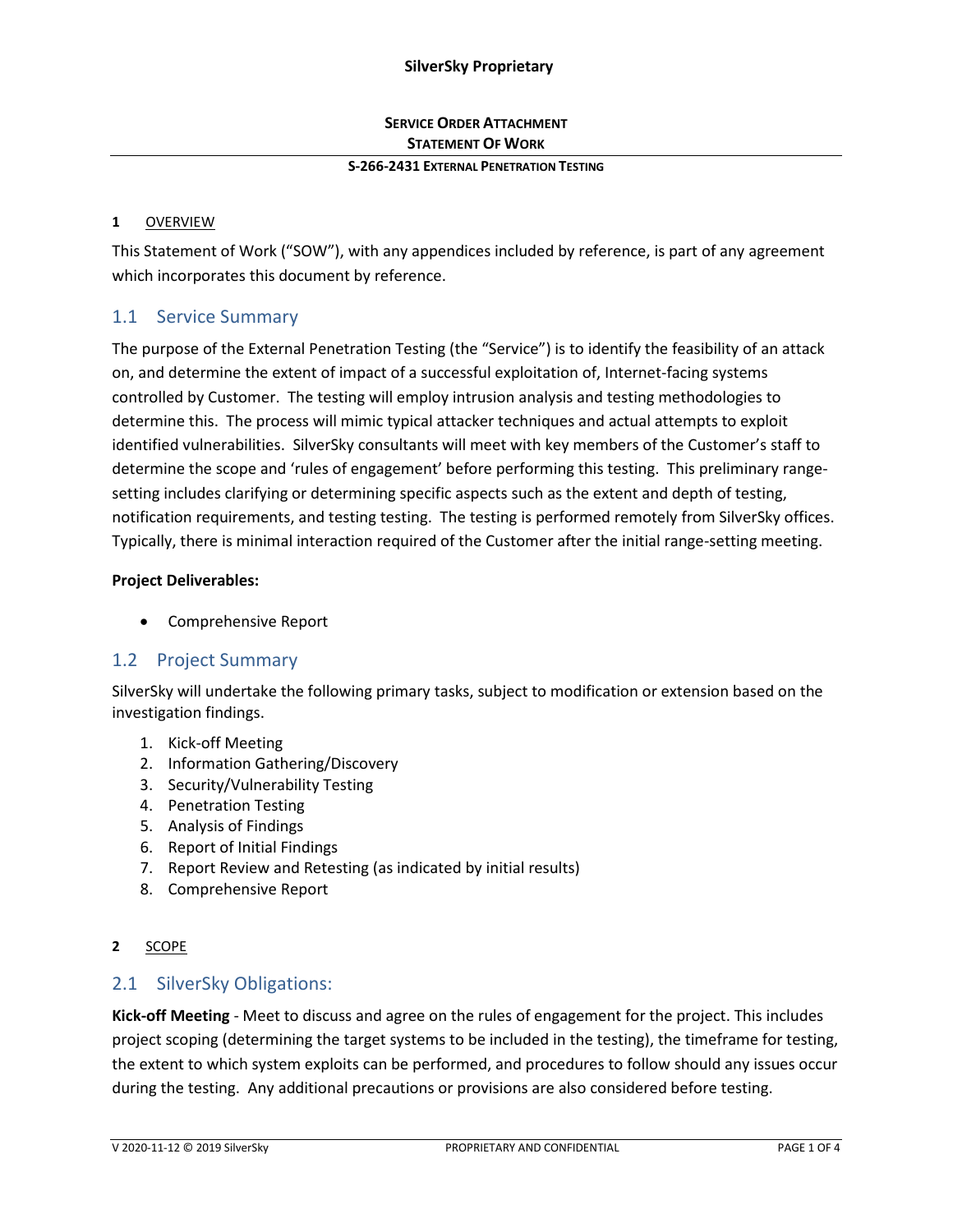**Information Gathering Phase** - Use a variety of different reconnaissance techniques and processes to gather information about the target systems and understand the target environment and the types and versions of systems and applications in use. This includes domain research, port and service scans, fingerprinting and enumeration of systems.

**Security Testing Phase** - Assess the integrity and overall level of external security of critical network components such as servers and devices. SilverSky performs vulnerability scans using tools that are continually updated and contain checks for thousands of known vulnerabilities and exploits.

- 1. **Perform ping sweep** Automated ping sweeps of targeted IP addresses and network blocks to determine which addresses are connected to live systems and are responding.
- 2. **Perform port scan** Scan for well-known TCP and UDP ports which can reveal services running on the scanned device.
- 3. **Run assessment tools** Scan the network range utilizing specialized security software packages. The scans include probes of communication services, operating systems, applications, and systems.
- 4. **Perform manual checks** Manually probe to confirm the validity of vulnerabilities and risk reported from the automated scans and to eliminate false positives. Manual checks also uncover vulnerabilities not identified by the assessment tools.

**Penetration Testing Phase** – Attempt to prove the ability to exploit a given vulnerability, through validation that vulnerability could be successfully exploited. Validation of vulnerabilities is done as an alternative to full exploitation attempts and is a safer way to test the exploitability of system weaknesses especially on production systems. SilverSky processes and techniques will vary significantly depending on the type of weakness identified and may include activities such as testing whether the system is exposed to sending malformed URLs and input on a website form, or connecting to management services using default or cracked credentials, among others. SilverSky will perform testing only according to the agreed-upon rules of engagement.

**Analysis of Findings Phase** – SilverSky will compile and analyze the data generated from the assessment tools and manual checks and categorize vulnerabilities by severity, depending on the potential impact each can have in the affected network. This analysis is the basis for recommendations to potentially address risk associated with the vulnerabilities.

# 2.2 Deliverables

At the conclusion of the assessment, SilverSky will provide a comprehensive report composed of an executive summary and a detailed findings section. Customer will have an opportunity to review drafts of the report and SilverSky will deliver a final version after joint review with Customer.

**Executive Summary -** The executive summary summarizes the results of the assessment. It is intended for upper management and board of directors and includes:

- Overview of assessment results
- Itemization of the risk ratings for each area reviewed during the assessment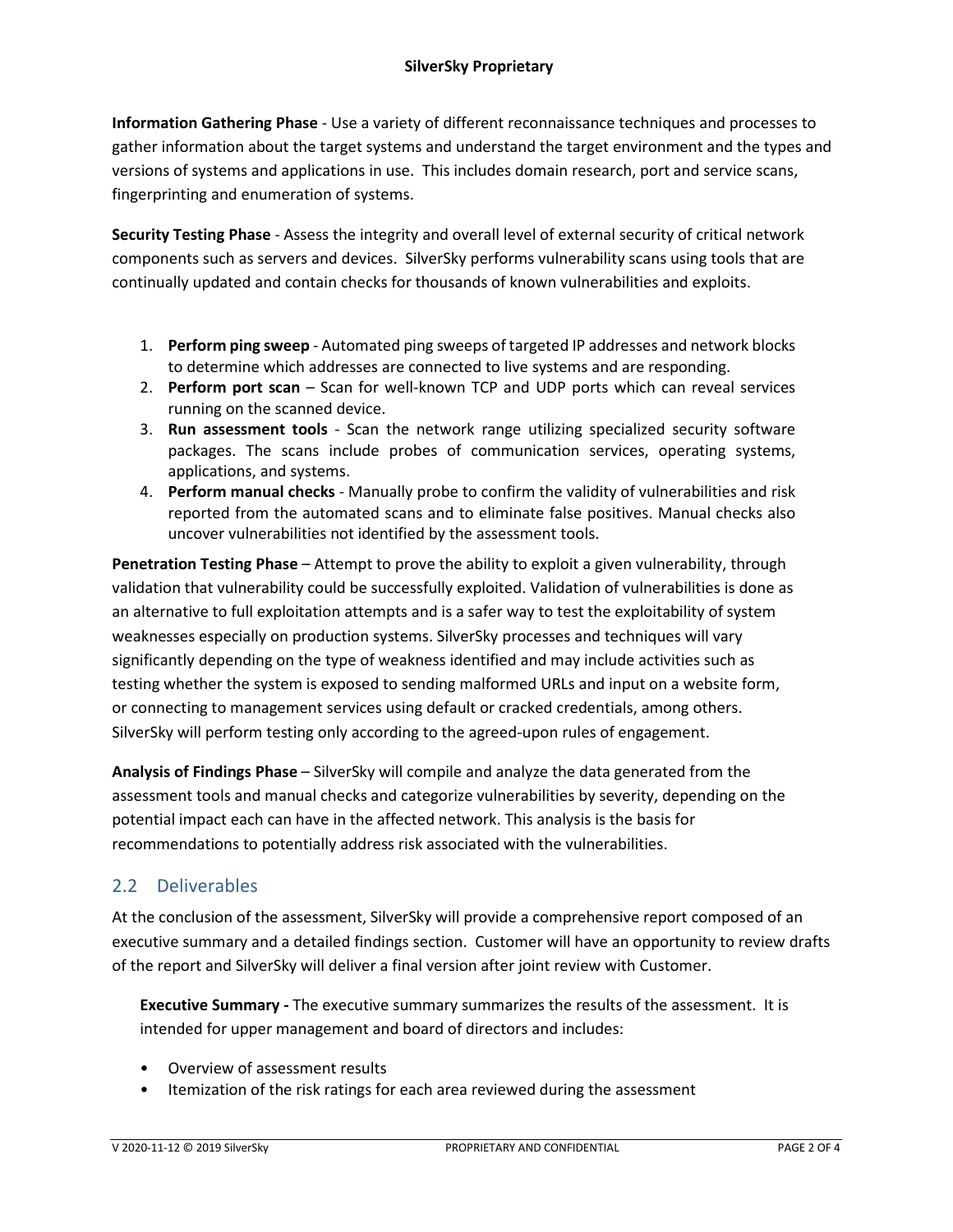• Key findings and recommendations

**Detailed Findings -** The detailed findings section describes the assessment results in detail. It is intended for management, administrators and other operations personnel and includes:

- An itemized listing of individual vulnerabilities
- A description of each vulnerability
- the severity of the threat likely posed by each vulnerability
- Potentially affected resources
- Recommendations for remediation

## 2.3 Out of Scope

Any activity not explicitly included in this SOW is considered out of scope. In the event that Customer requests additional services, such services will be the subject of a change request.

#### **3** CUSTOMER OBLIGATIONS AND ASSUMPTIONS

Services, fees and work schedule are based upon the assumptions, representations and information supplied by Customer. Customer's fulfilment of these responsibilities is critical to the success of the engagement.

### 3.1 Customer Obligations

- **Project Liaison** Designate an authorized representative to authorize completion of key project phases, assign resources and serve as project liaison.
- **Access**  Ensure SilverSky consultants have access to key personnel and data requested.
- **Resources** Furnish SilverSky with Customer personnel, facilities, resources and information and perform tasks promptly.
- **Cooperation** Ensure all of Customer's employees and contractors cooperate fully with SilverSky and in a timely manner. SilverSky will advise Customer if increased Customer participation is required in order for SilverSky to perform the Service under this SOW.
- **Documentation** Deliver in a timely fashion all documentation requested by SilverSky including Customer's security policies, network diagrams, server listings, and procedures.

## 3.2 SilverSky Assumptions

- Customer will provide SilverSky with reasonably requested information upon which SilverSky can rely to be current, accurate, and complete.
- Customer will provide access to Customer personnel who have detailed knowledge of Customer security architecture, network architecture, computing environment, and related matters.
- Customer will provide access to Customer personnel who have an understanding of Customer's security policies, regulations and requirements.
- Customer will evaluate SilverSky deliverables and immediately notify SilverSky of any perceived problems or issues with SilverSky obligations.
- SilverSky will immediately notify Customer of any perceived problems or issues regarding Customer obligations.
- Customer is responsible for any additional costs if SilverSky is unable to perform the Service due to Customer's delay or other failure to fulfill its obligations under this Statement of work.